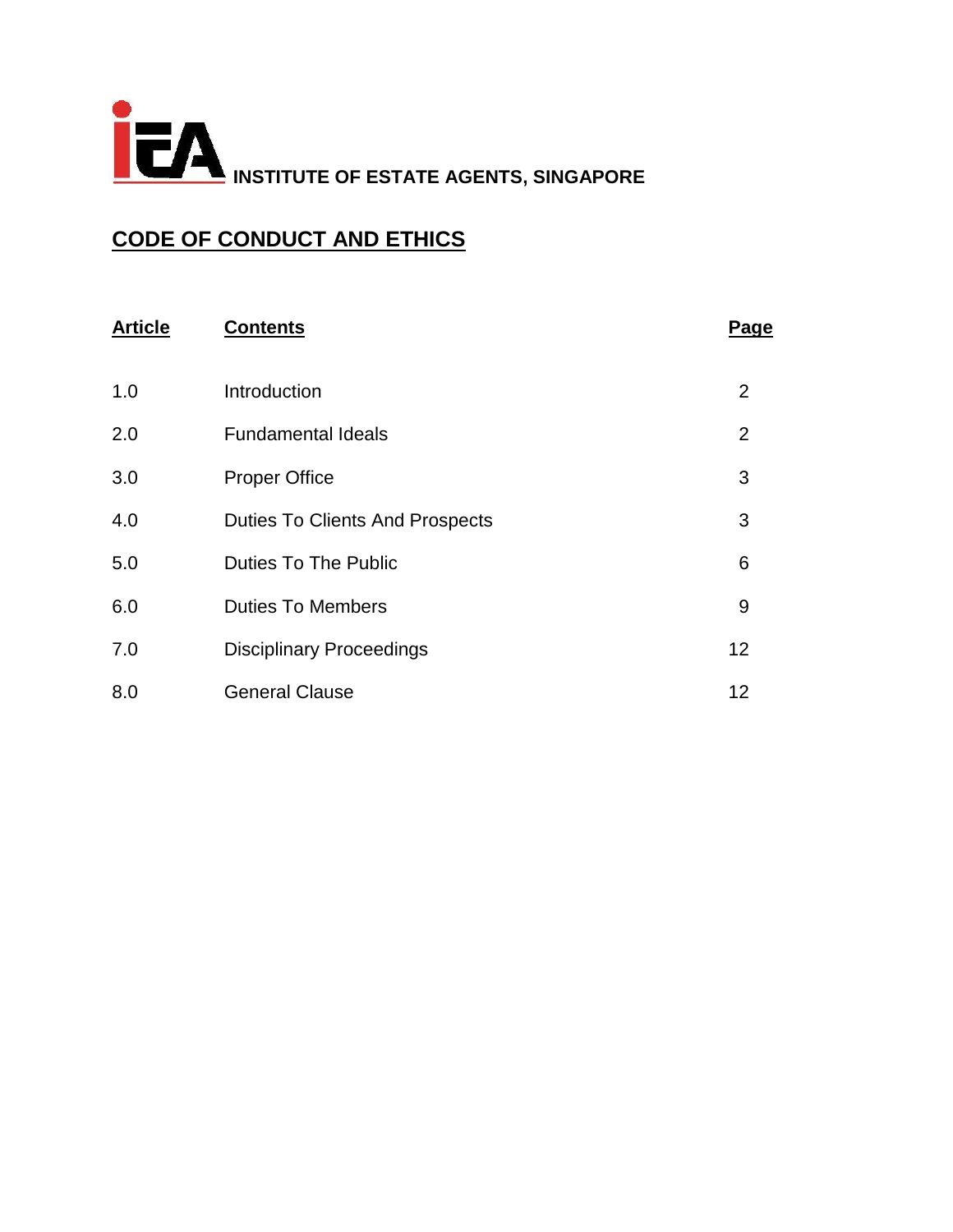# **CODE OF CONDUCT AND ETHICS OF THE INSTITUTE OF ESTATE AGENTS**

# **1.0 INTRODUCTION**

- 1.1 A Code of Conduct and Ethics (hereinafter called the "Code") is usually the result of a coming of age of dedicated practitioners in a given profession aspiring to bring to it higher levels of professionalism and standards of practice.
- 1.2 Aspirations such as these demand that the Code embodies, at the highest level, fundamental principles of Responsibility, Integrity, Objectivity, Independence, Discipline and Knowledge.
- 1.3 In a profession which at one point in time or another touches the life of every citizen, either directly or indirectly, there is a grave and inherent moral obligation that every practitioner in the profession be governed and guided by such a Code.
- 1.4 The observation and diligent practice of such a Code will bring to Members Respect, Professional Standing, Pride, Confidence and Order in this very large and important profession.
- 1.5 In accordance with the Code, it should be the unflinching aspiration of every Member to achieve the highest standards of moral conduct in real estate dealings and not to be swayed or induced by profit or personal gain to depart from these ideals. Every Member should also recognise the critical part each Member plays in the profession and the responsibilities arising out of the reliance clients or prospects place upon each Member. It is therefore incumbent on all Members to continually upgrade their skills and to be kept informed of matters concerning the profession so that Members may better serve clients, prospects and the profession and in so doing, serve the community and the nation as a whole. In dealing with one another, Members should practise these same ideals, morals and principles and accord each other the respect and co-operation which professionals are entitled to expect from one another.
- 1.6 In any instance where this Code and the law of Singapore conflicts, the law shall take precedence.

# **2.0 FUNDAMENTAL IDEALS**

- 2.1 A Member's first obligation is to uphold high standards of professionalism, integrity and honour in the spirit of fairness and goodwill to clients, prospects, fellow Members and members of the public.
- 2.2 A Member should always endeavour to be informed of all relevant laws, legislations, governmental regulations, public policies and prevailing market conditions in order to be in a position to serve clients, prospects or members of the public properly.
- 2.3 A Member should endeavour to eliminate any practice which could be damaging to the public or bring discredit to the Member, the Institute or the profession. Every Member shall maintain the high standards of the profession and may refer to the Institute any act or omission of a Member which may appear to bring discredit to the Institute or the profession.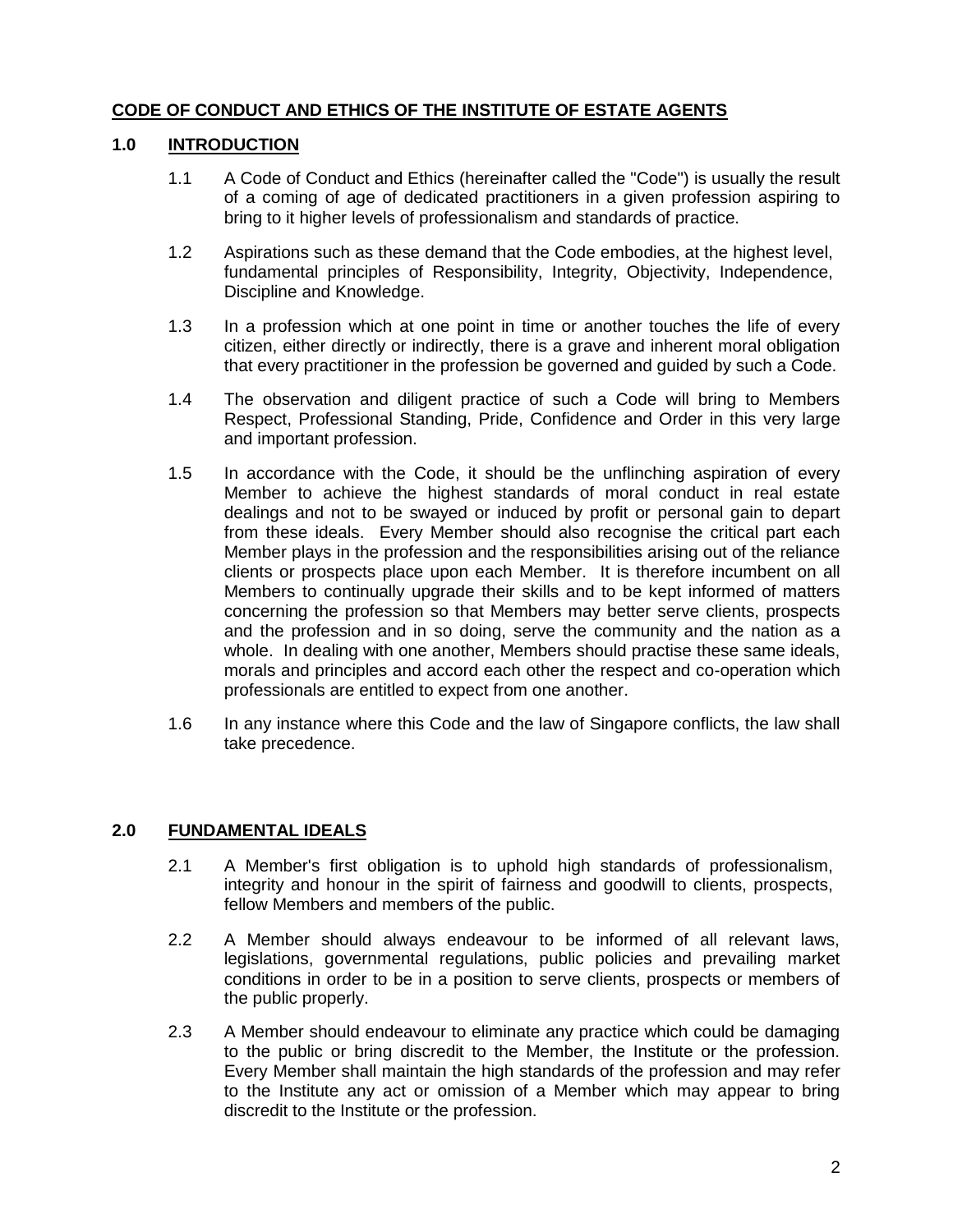- 2.4 All Members should endeavour to work harmoniously together to prevent confusion and misunderstanding and to ensure better services to clients and prospects and to this end shall encourage and urge all clients to list properties on an exclusive basis.
- 2.5 In order to upgrade the quality of services of Members in general and in the interest of the profession and our nation, all Members should willingly share their experience and knowledge with each other.

# **3.0 PROPER OFFICE**

- 3.1 Member Firm shall maintain a proper office and shall display appropriate signboard prominently at the office where the business is conducted.
- 3.2 Member Firm shall also ensure that Member Firm's licence is prominently displayed at Member Firm's office and a copy of this Code is available at the office.
- 3.3 All Members who are principal licensees shall maintain proper office and shall display appropriate signboard prominently at the office where the business is conducted.
- 3.4 Members should be attached to a proper office so that Members can transact their business in a professional manner and maintain and uphold professional stature.

# **4.0 DUTIES TO CLIENTS AND PROSPECTS**

- 4.1 DUTIES AND RESPONSIBILITIES OF AN ESTATE AGENT
	- 4.1.1 In accepting appointment to act as estate agent a Member pledges to protect and promote the interests of the Member's client and shall hold and preserve as confidential the results and other findings of the Member's work or report, provided the Member shall not be deemed to commit a breach of this article in answer to any question which the Member is legally compelled to answer. However, this obligation does not relieve the Member of the Member's moral obligation to treat all parties to a transaction fairly. When serving in a non-agency capacity, Members remain obligated to treat all parties honestly.
	- 4.1.2 A Member, when acting as a principal in a real estate transaction, remains obligated by the duties imposed by this Code.
	- 4.1.3 A Member, in attempting to secure listing shall not:-
		- (a) deliberately mislead prospects or clients as to the market value or otherwise;
	- and/or (b) offer services described as ''free-of-charge" contingent on obtaining a benefit for the Member;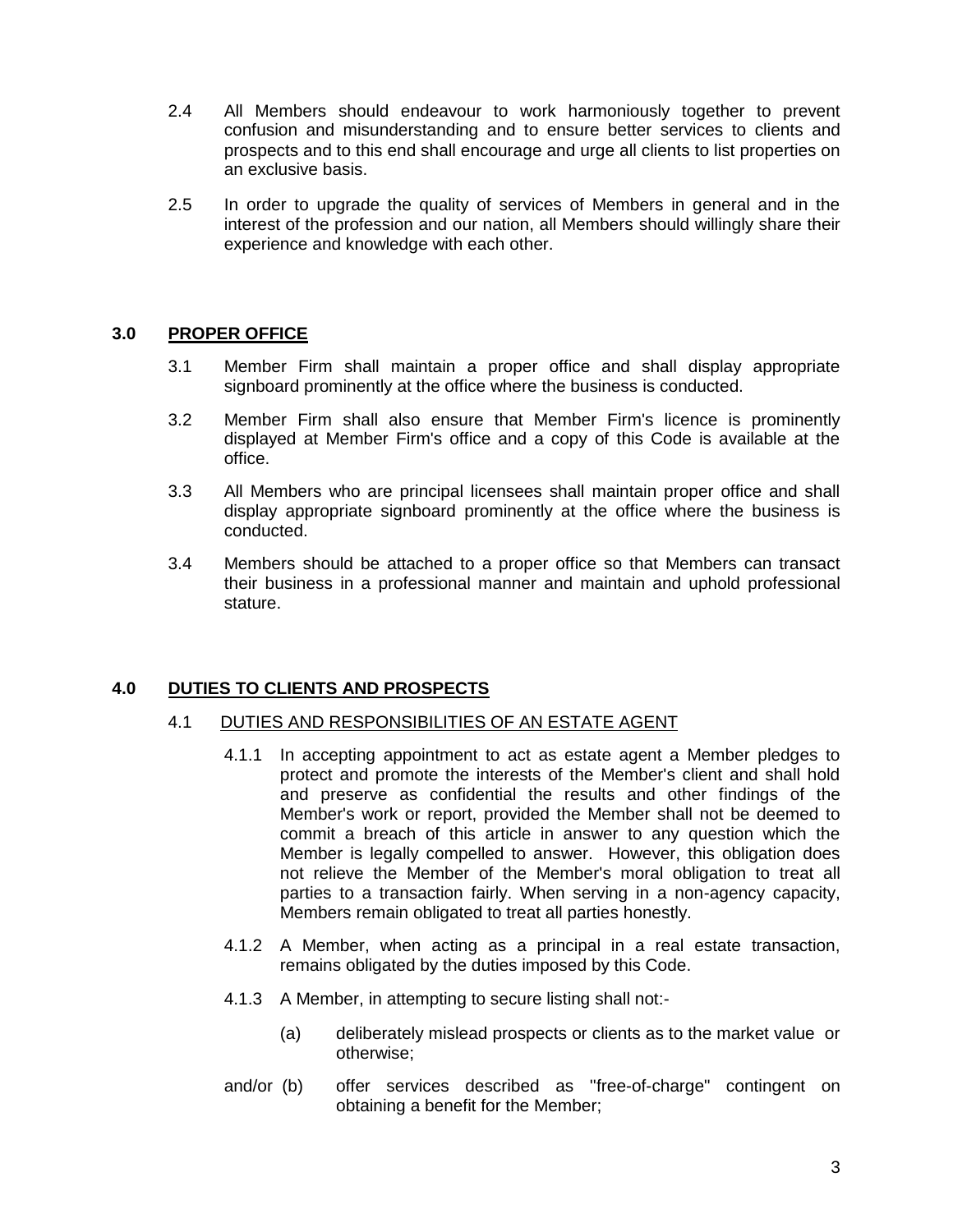- and/or (c) offer any form of inducement and/or offer and/or grant any financing loan with or without interest to prospects or clients.
- 4.1.4 A Member shall not act for one party to a transaction while another Member from the same body corporate acts for the other party to the same transaction without the prior knowledge or consent of the parties concerned.
- 4.1.5 A Member shall not act as agent for one party to a transaction while another Member from a related, associated, affiliated body corporate acts for the other party without the prior knowledge or consent of the parties concerned.
- 4.1.6 A Member shall submit to clients and prospects all offers and counter offers as quickly as possible until an offer has been accepted and a transaction has taken place.
- 4.1.7 A Member shall submit all offers and counter offers to clients and prospects in a precise, objective and unbiased manner.
- 4.1.8 A Member must explain the contents of all documents to the clients or prospects before the latter signs the documents.

# 4.2 EXAGGERATION AND MISREPRESENTATION

4.2.1 A Member shall avoid exaggeration, misrepresentation, or concealment of pertinent facts relating to the real estate or the transaction. A Member shall not, however, be obligated to discover latent defects in the real estate, to advise on matters outside the scope of the Member's real estate practice or to disclose facts which are confidential under the scope of agency duties owed to the Member's clients or prospects.

### 4.3 CO-OPERATION AMONG MEMBERS

- 4.3.1 In marketing real estate which is listed with a Member, such Member shall co-operate with other Members when requested, upon mutually agreeable terms and conditions, when it is clearly in the interest of the Member's client or prospect to do so.
- 4.3.2 A Member having the marketing rights to a real estate should establish reasonable terms and conditions for co-brokerage with another Member specifying clearly the reasonable amount of commission the co-brokerage Member is entitled to.
- 4.3.3 A Member shall identify the Member's representational status before seeking any information on a real estate listed or promoted by other Members.

### 4.4 FULL DISCLOSURE OF MEMBER'S INTEREST

4.4.1 A Member shall not acquire an interest in or buy for, or present offers from the Member, any member of the Member's immediate family, the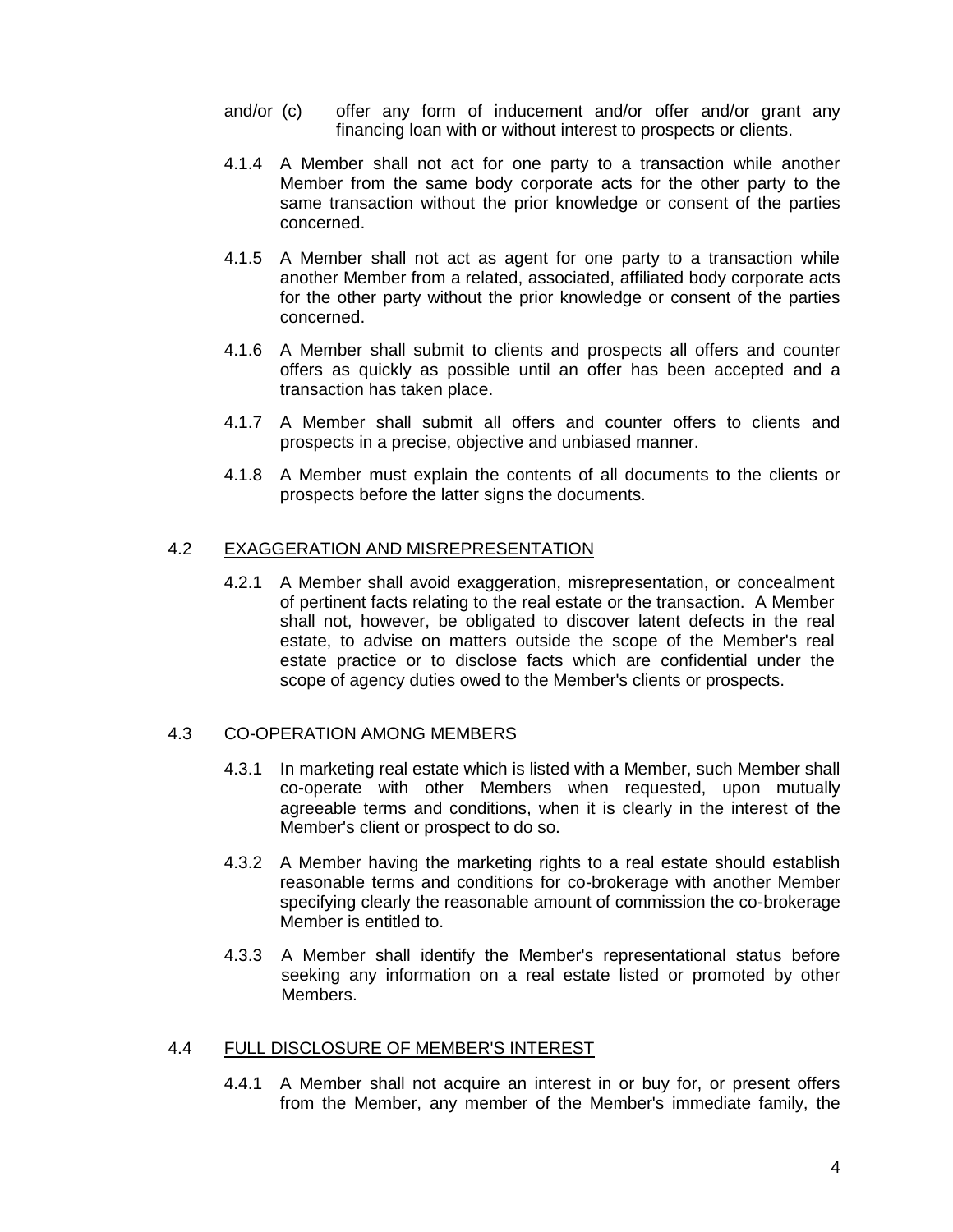Member's body corporate in which the Member has a direct or indirect interest for any real estate without making the true position known to the owner and in the marketing of any real estate owned by the Member, or in which the Member has any direct or indirect interest, the Member shall reveal the facts of the Member's ownership or interest to the interested party or the interested party's representative. This article does not include instances when the Member who is the owner does not market the real estate personally.

4.4.2 For the protection of all parties concerned, the disclosures required by Article 4.4.1 shall be in writing and provided by such Member prior to the signing of any such contract.

# 4.5 DISCLOSURE OF INTEREST PRIOR TO UNDERTAKING PROFESSIONAL **SERVICES**

4.5.1 A Member shall not undertake to provide professional service concerning a real estate or its value where the Member has a present or contemplated interest unless such interest is first disclosed to all affected parties.

### 4.6 SECRET PROFIT

- 4.6.1 A Member shall not accept any commission, rebate or profit on expenditures made for a client or prospect without the client's or prospect's knowledge or consent while in the capacity as the client's or prospect's agent.
- 4.6.2 A Member shall not recommend to a client or prospect the use of services of another body corporate or third parties in which the Member has a direct or indirect interest without first disclosing the fact.
- 4.6.3 A Member shall disclose to a client or prospect if the Member may receive any financial benefit or fee from a third party as a direct result of having recommended real estate products or services (e.g. homeowners insurance warranty programmes, mortgage financing and the like) other than commission from the real estate transaction itself. However, this article does not include:-
	- (i) Discounts granted by media owners for advertisement placement;
- and/or (ii) Sums or moneys or gifts offered by third parties that do not adversely affect the client's or prospect's interest;
- and/or (iii) Any form of compensation offered by a Member Firm to its employees or contracted associates.
- 4.6.4 A Member or person under a Member's instruction in marketing real estate shall not obtain a Power of Attorney from the client or prospect in order to hide the true sales proceeds from the client or prospect to make secret profit and/or acting against the client or prospect interest.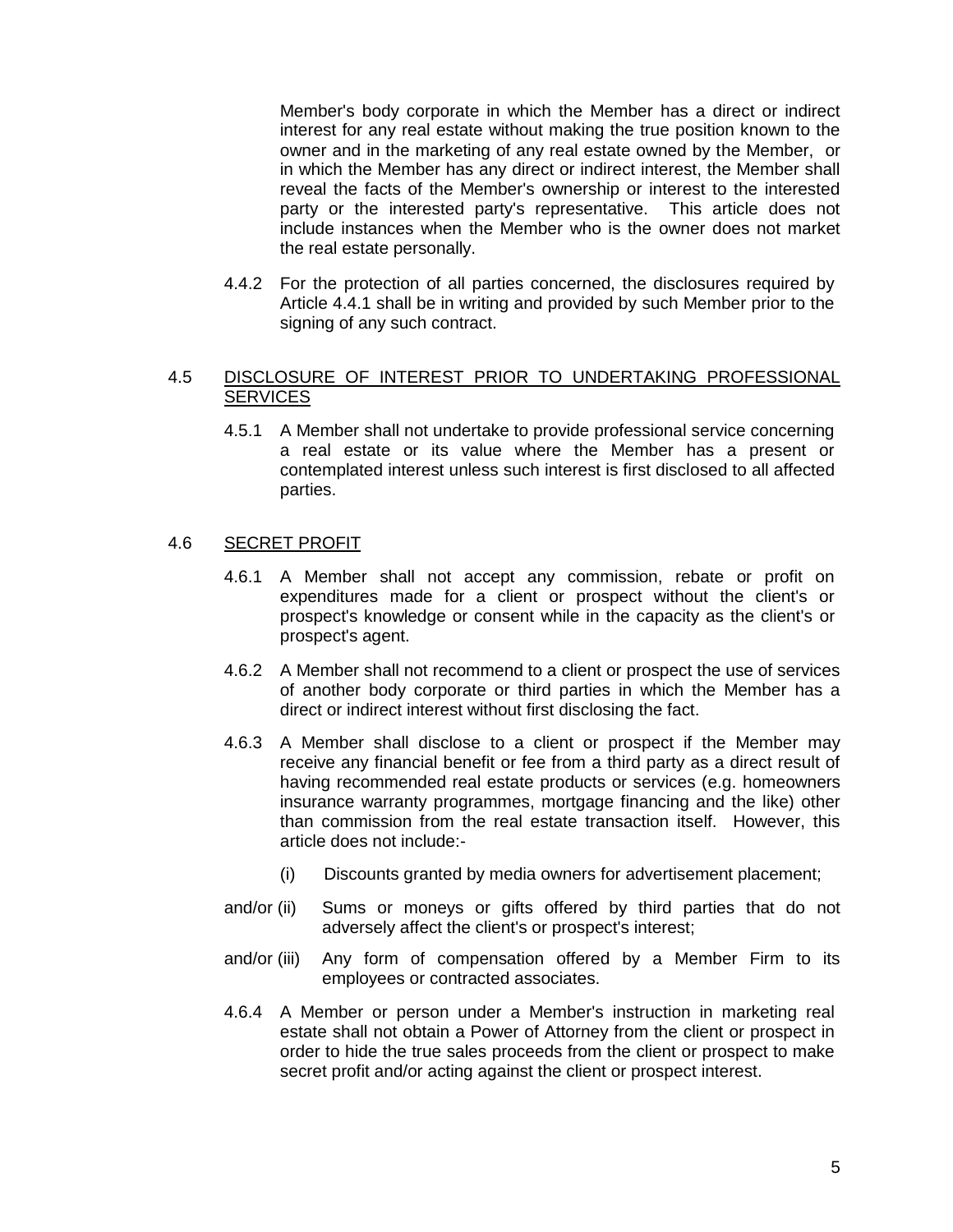# 4.7 DOUBLE COMMISSION

4.7.1 Dual Representation And Double Commission. A Member shall act for only one party in a property transaction. No member shall accept commission from more than one party in the same transaction regardless of consent granted from any or all the parties to the transaction.

# 4.8 CLEAR AND EXACT AGREEMENT

- 4.8.1 A Member shall ensure that an agreement concerning financial obligations and commitments in respect of a transaction is in writing, expressing the exact agreement between the parties concerned. A copy of each agreement shall be furnished to each party upon their signing or initiating or as soon as practical thereafter.
- 4.8.2 For the protection of all parties, Members shall use reasonable care to ensure that documents pertaining to all real estate transactions are kept current through the use of written extensions or amendments to reflect any change in the intention and agreement of the parties.

# **5.0 DUTIES TO THE PUBLIC**

# 5.1 NON DISCRIMINATION

5.1.1 A Member shall provide equal and professional service to all parties regardless of race, creed, sex, religion or country of origin. No Member shall be a party to any plan or agreement to discriminate against a party or parties on the basis of citizenship, nationality, race, sex, religion or creed.

# 5.2 PROFESSIONAL COMPETENCE

- 5.2.1 A Member is expected to provide a level of competent service in keeping with the standards of practice in those fields in which the Member serves.
- 5.2.2 A Member shall not undertake to provide specialised professional service which is outside the Member's field of competence unless the Member engages the assistance of one who is competent in such discipline or service and such fact should be fully disclosed to the client. Any party engaged to provide such assistance shall be so identified to the client.
- 5.2.3 A Member employing or contracting any sub-agent shall ensure that such person employed or contracted by the Member or the Member's body corporate is qualified to take the Common Examination for House Agents, is legally permitted to work in Singapore and is a Member or qualify to be a Member of the Institute.
- 5.2.4 A Member shall keep updated and informed on matters affecting real estate and the real estate market in the Member's area of discipline and shall contribute constructively and responsibly to public thinking on such matters.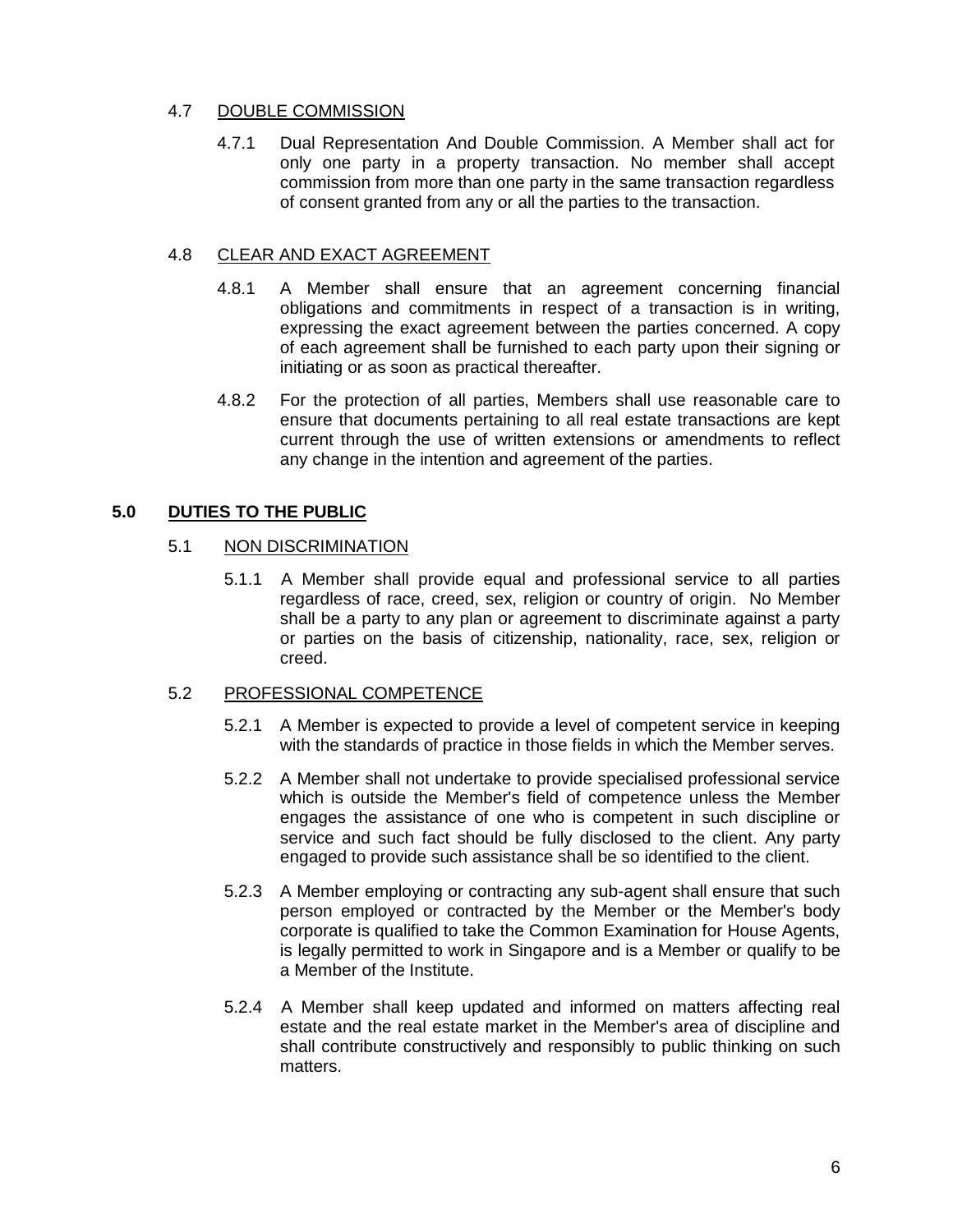- 5.2.5 A Member shall undergo such professional development programmes or courses and attain the standard or level of competency as stipulated or required by the Institute from time to time.
- 5.2.6 A Member shall not directly or indirectly allow or agree to allow participation by any other person or party not being a Member and/or in the real estate agency profession in the profits of the Member's professional work except with the Member's partners, employers, employees and contracted associates.

# 5.3 ACCURATE REPRESENTATION

- 5.3.1 A Member shall at all times present factual information in advertisements and/or announcements and representations to the public.
- 5.3.2 No advertisement made by any Member should be presented in a manner that may mislead or give an impression that a client or prospect is not required to pay any fee.
- 5.3.3 A Member shall not solicit business by offering inducements or resorting to or employing tactics that have no bearing on the profession.
- 5.3.4 A Member shall not market any real estate by advertising the specific address without authority. A Member shall not display signboards or other forms of advertisement on any real estate without the consent of the owner.
- 5.3.5 A Member shall always ensure that the name of the body corporate, which the Member belongs to, appears in all advertisements the Member places with the media. Printed material must be imprinted with the followings:-
	- (i) name of the body corporate the Member belongs to, licence number, address, telephone and/or fax number and the Member's name;
- and (ii) "Category of Member Institute of Estate Agents";
- and (iii) "Member Firm Institute of Estate Agents" if the body corporate of the Member is a registered Member Firm.
- 5.3.6 A Member when marketing a real estate in which the Member has ownership interest shall disclose the Member's status as both owner and Member. This shall not include instances when the Member who is the owner does not market the real estate personally.
- 5.3.7 No Member shall attempt to secure listing by advertising in any media under the pretext or creating the impression that the advertiser and/or the Member is the prospect.
- 5.3.8 A Member shall not misdescribe the category of membership or seek to create an impression of association with any category of membership which the Member does not belong to. No Member shall use any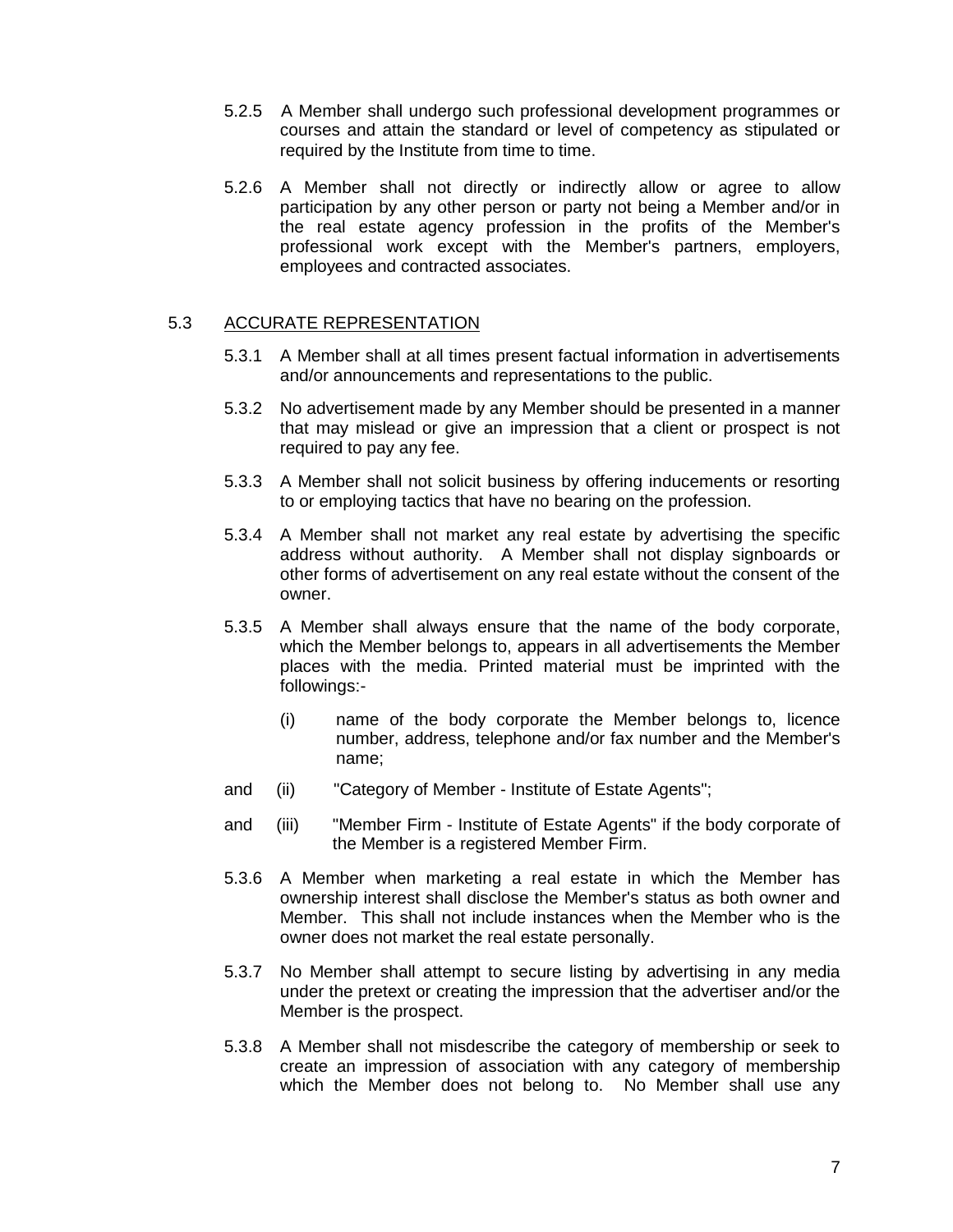business term, name, initials or acronym that causes confusion between the Member's own business and that of the Institute.

- 5.3.9 Only Members who participate in the transaction as the listing agent or selling agent may claim to have "Sold" the real estate. After closing, a selling agent may display a "Sold" sign only with the consent of the listing agent.
- 5.3.10 A Member stating the number of transactions achieved over a period of time shall take into account co-broking transactions only by dividing such number of transactions by the number of agents involved regardless of whether the co-brokerage is internal or external.
- 5.3.11 A Member stating the value of transactions achieved over a period of time shall take into account the value of co-broking transactions only by dividing such value by the number of agents involved regardless of whether the co-brokerage is internal or external.
- 5.3.12 For the avoidance of doubt in Articles 5.3.10 and 5.3.11 stating the number of transactions or value of transactions shall exclude all abortive transactions.
- 5.3.13 Advertisements and/or announcements made by any Member shall not contain any of the followings:-
	- (i) an inaccurate or misleading statement of fact;
	- (ii) an unethical solicitation of instructions;
	- (iii) an explicit comparison between the service offered by a Member with that of other Members;
	- (iv) a claim by a Member to be a "specialist", "consultant" or "expert" in any particular aspect of the Member's work unless the Member is relevantly qualified and/or experienced;
	- (v) No Member shall use the phrase "property consultant", "real estate consultant", "development consultant" or other such similar phrases after the Member's name unless the Member is relevantly qualified and/or experienced.
- 5.3.14 Printed material and all forms of announcement must:-
	- (i) Be factual and should not praise the Member's achievements or experience;
	- (ii) Avoid any direct solicitation of instructions, expressed or implied comparison with other Members/Member Firms;
	- (iii) Not contain any offer of inducement to clients, prospects or members of the public;
	- (iv) Not be so designed in respect of wordings, contents, layout and arrangement to ensure that the profession is in no way brought into disrepute and that public confidence in the services provided by Members is not undermined;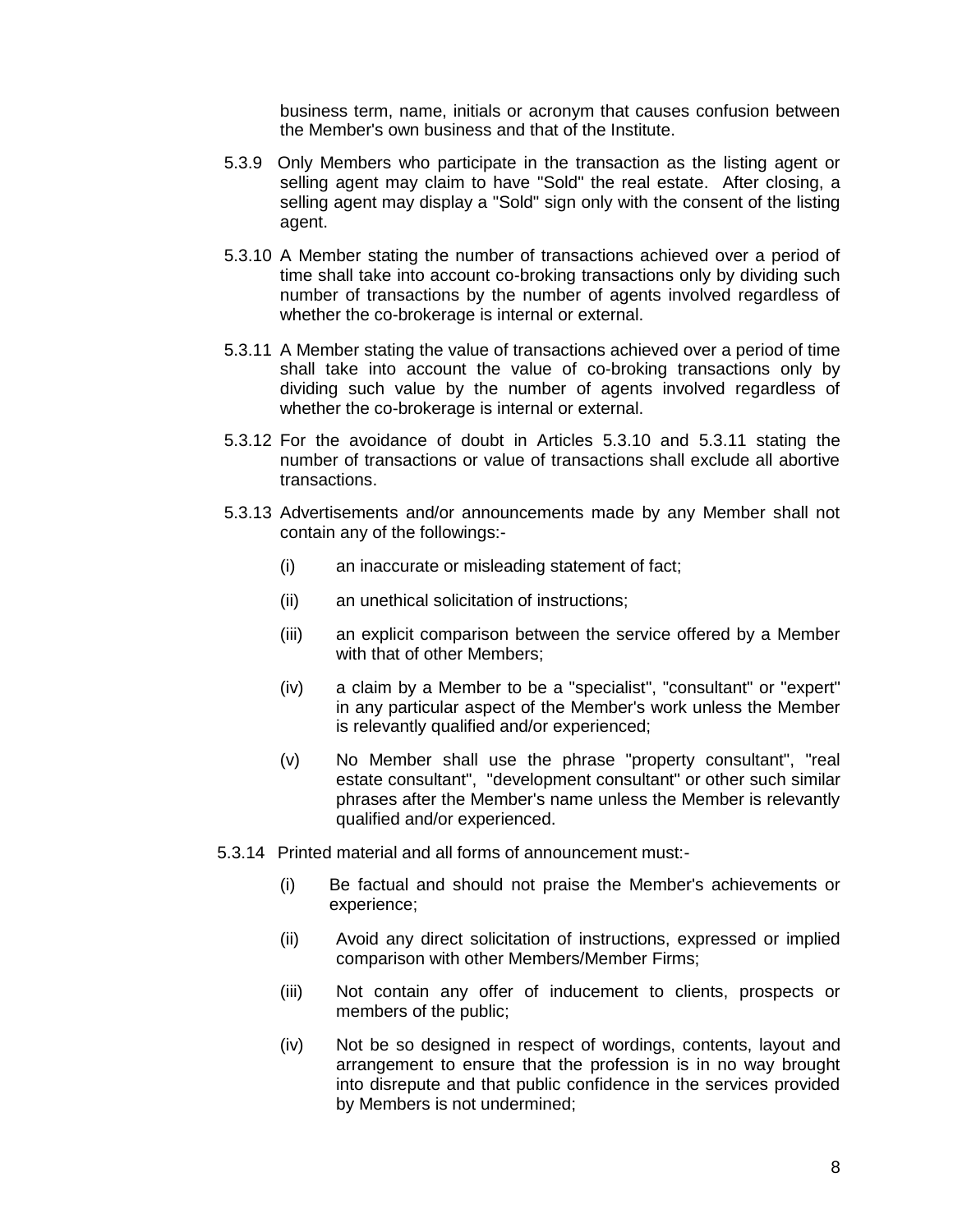- (v) Avoid any description, claim or illustration which is directly or by implication inaccurate or misleading;
- (vi) Not contain any offer of financing or temporary loan with or without interest to clients, prospects or members of the public.

# 5.4 UNAUTHORISED PRACTICE OF LAW

5.4.1 A Member shall not engage in activities that constitute the unauthorised practice of law and shall recommend that legal counsel be obtained when the interest of any party to the transaction requires it. This article does not include documentation relating to real estate transactions.

### **6.0 DUTIES TO MEMBERS**

### 6.1 FAIR COMPETITION

- 6.1.1 A Member shall not publicly disparage the business practice of another Member, and if an opinion is sought and the Member deems it necessary to respond, the Member should do so with strict professional integrity and courtesy.
- 6.1.2 A Member shall not seek unfair advantage over other Members and shall conduct business so as to avoid misunderstandings and controversies with other Members.
- 6.1.3 A Member shall not offer, express or communicate to the public any criticism or comment on the professional services, or conduct of, or professional fees charged by another Member.

### 6.2 PROFESSIONAL ETHICS AMONG MEMBERS

- 6.2.1 A Member shall not engage in any practice or take any action which is inconsistent with good agency practice.
- 6.2.2 Members may make general announcements to real estate owners describing the Member's services even though some owners may have appointed other Members on an exclusive basis. However, printed solicitations must be imprinted in a minimum 8-point-sized the words: "If your real estate is already exclusively listed with another licensed real estate agency, kindly disregard this communication".
- 6.2.3 A Member may contact the client or prospect of another Member for the purpose of offering to provide or entering into a contract to provide a different type of real estate service unrelated to the type of service currently being provided. It is deemed that real estate marketing and real estate valuation and real estate management of individual unit are considered as related services.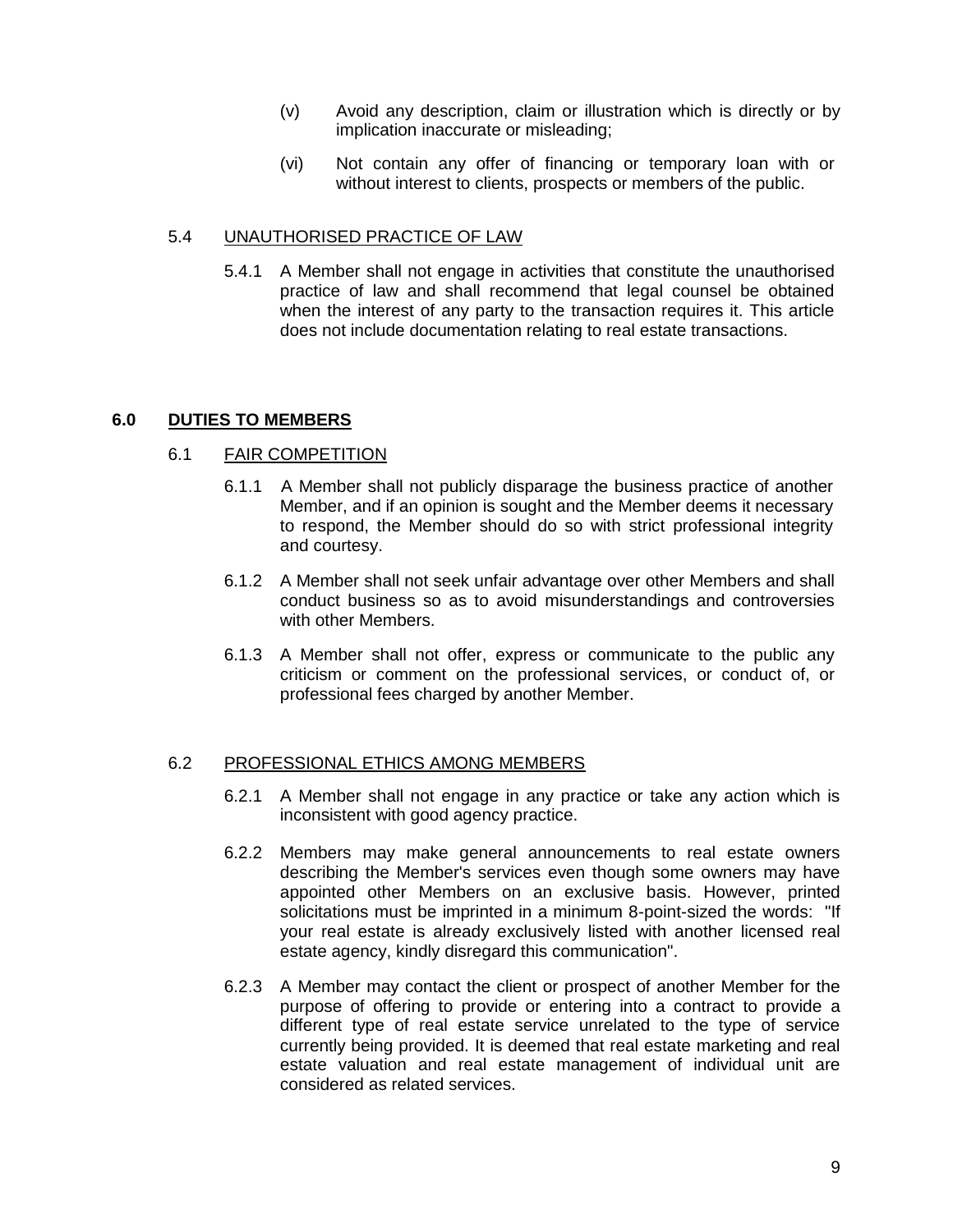- 6.2.4 Where a Member has been exclusively appointed in writing to market a real estate, no other Member shall seek to secure the same listing before the expiry date of the exclusive appointment. For the avoidance of doubt, Members may request for authentication from such exclusively appointed Member. However, if such listing Member, when asked by another Member, refuses to disclose the expiration date and nature of such listing, the interested Member may contact the owner to secure such information and may discuss the terms upon which the Member may take a future listing or may take a listing to become effective upon the expiration of the exclusive listing.
- 6.2.5 When a Member is contacted by the client or prospect of another Member regarding the creation of an exclusive relationship to provide the same type of service and the contacted Member has not directly or indirectly initiated such discussions, the contacted Member may discuss the terms upon which future agreement may be created or may enter into an agreement which becomes effective upon the expiry of any existing exclusive agreement.
- 6.2.6 The fact that a client has retained a Member as the client's exclusive agent in respect of one or more past transactions creates no binding agency which prevents or prohibits other Members from seeking such owner's future businesses.
- 6.2.7 The fact that a listing has been exclusively listed with a Member shall not prohibit any other Member from securing such a listing after the expiry date of the exclusive appointment.
- 6.2.8 A Member shall ascertain, if exclusive marketing right has been awarded to another Member before accepting an appointment (or exclusive appointment) for marketing. In the event that a client or prospect still wishes to give further instructions in addition to the existing exclusive appointment the Member shall not accept such instruction before advising the client or prospect that a concurrent issue of instructions lays the client open to being liable for more than one commission claim.
- 6.2.9 A Member acting for a prospect shall disclose that relationship to the Listing Member at first contact.
- 6.2.10 All enquiries and negotiations concerning a real estate which is listed exclusively shall be carried on with the exclusive agent and not with the client or prospect of the exclusive agent except when the consent of the exclusive agent has been obtained.
- 6.2.11 A Member shall be free with the prospect's consent to market properties which are "open market listed", but shall not obligate the prospect to pay more than one commission except with the prospect's consent.
- 6.2.12 A Member in employment, attached to, associated to or contracted to any body corporate shall not accept professional work for the Member's own account except with the knowledge and consent in writing of such body corporate.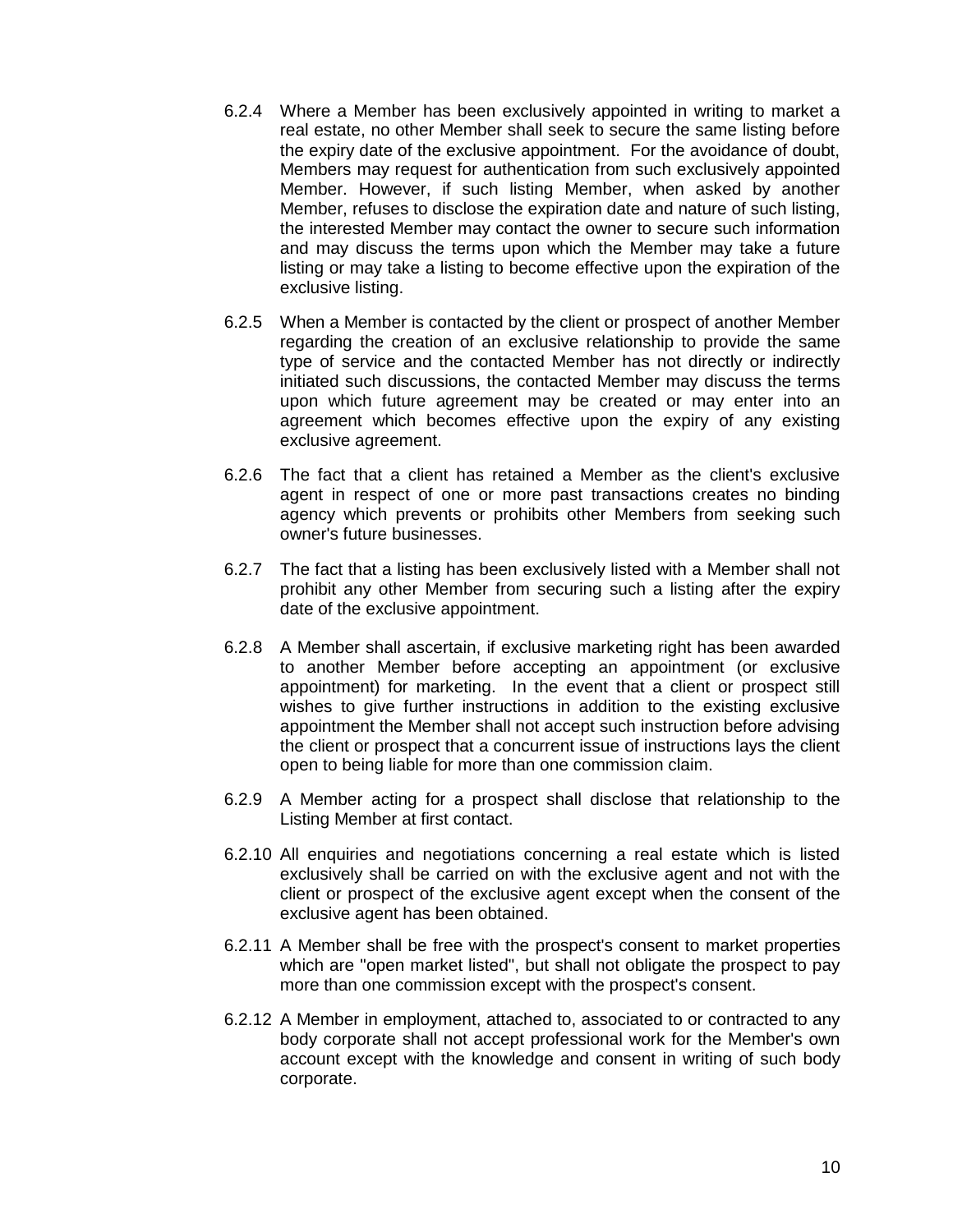- 6.2.13 A Member shall not, directly or indirectly, solicit the real estate services of an employee or associate in the body corporate of another Member.
- 6.2.14 A Member, prior to or after terminating the relationship with the Member's current body corporate, shall not induce client or prospect of his current body corporate to cancel exclusive contractual agreements between the client or prospect and that body corporate. This does not prevent Members who are principal licensees from establishing agreements with their associated licensees concerning assignability of exclusive agreements.
- 6.2.15 In a co-broking arrangement amongst Members, terms and conditions must be mutually agreed upon in writing before exchange of information in order to avoid any misunderstanding.
- 6.2.16 A Member should not under false pretext seek access to show or inspect a real estate listed by another Member.
- 6.2.17 To avoid any misunderstanding, a Member co-broking with another Member shall not (except with the consent of the Member) offer business card to the co-broking Member's client or prospect even if requested by the co-broking Member's client or prospect to avoid any misunderstanding.
- 6.2.18 A Member obtaining information from another Member about a specific real estate shall not disclose this information to or invite the co-operation of a third party. A Member shall not advertise such real estate for marketing without the written consent of the Member having the exclusive listing.
- 6.2.19 A Member shall observe such Scale of Professional Fees, if any, as may be prescribed by the Institute from time to time.
- 6.2.20 No Member shall knowingly prepare or certify any statement which is false, incorrect or misleading or open to misconception by reason of misstatement omission or suppression of a material fact or otherwise.
- 6.2.21 A Member's name and signature must appear on all written proposals, reports and other documents prepared by the Member wherein the Member's membership status is indicated.
- 6.2.22 A Member shall not use his membership status with the Institute for personal gain.
- 6.2.23 A Member who is also a member of the Council, Mediation Board, Disciplinary Board or Committees, shall not present his status in his own business card.
- 6.2.24 A Member shall not be contracted or work or associate with more than one body corporate dealing in real estate agency and/or related business at any one time.